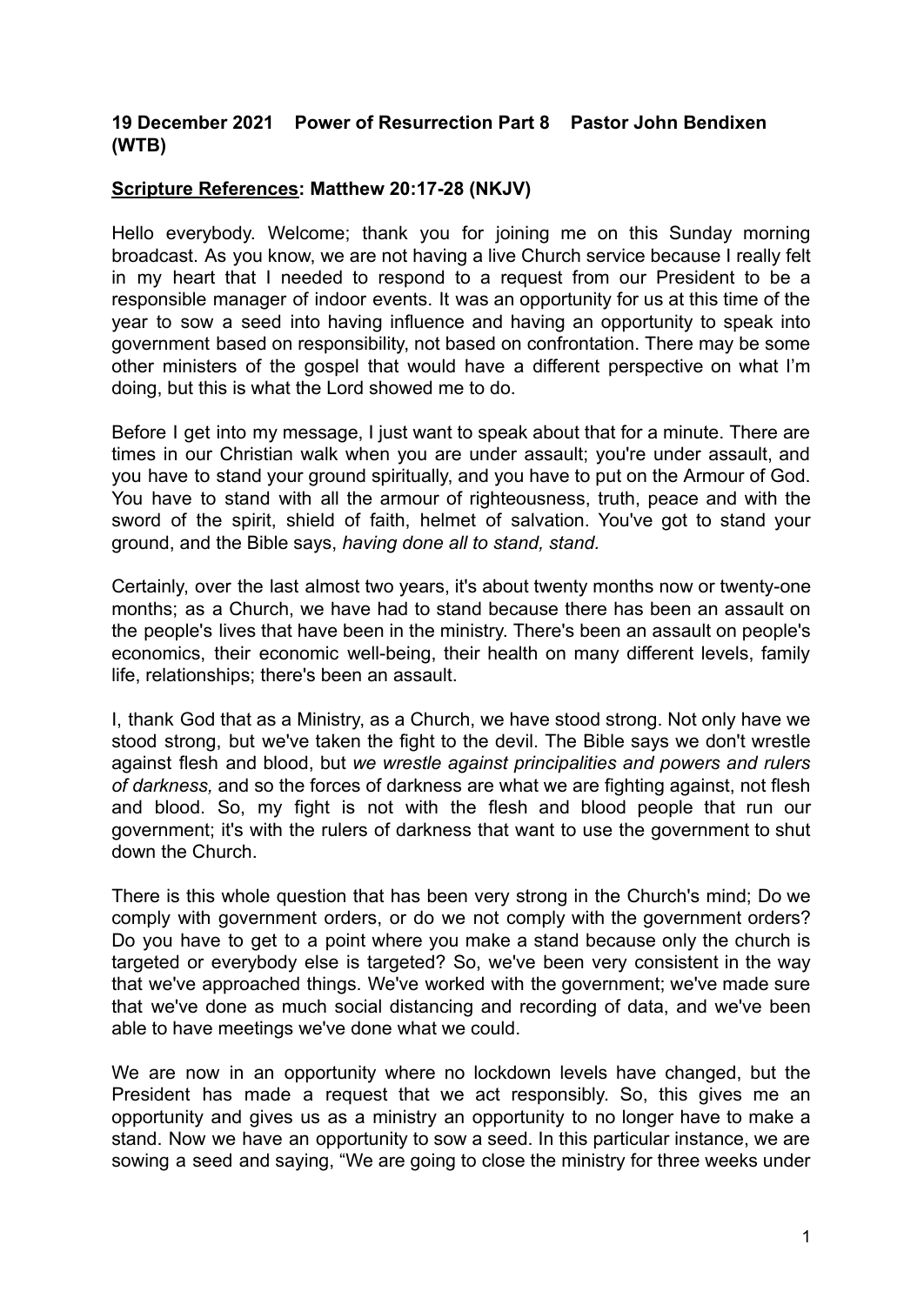his request, in a time when there is normally an escalation of people coming together—Christmas services, New Year's services, gatherings, all kinds of things happening. We're going to close that down and go digital."

I'm trusting for a great harvest of influence with our local government. I'm trusting God for a harvest of the words that will get out, that will influence and impact other church leaders, that we don't always have to be hostile to government, but that we can sow seed in partnering with government, looking for God's solutions in our nation. That gives me an added bonus at this point in time, that as a ministry, we can reset some things. We can make sure that we are ready for *Big and Bold Version 2 in 22*. We can spiritually prepare for the *Open Hand of God* that is ministering to us right now, in a season when the world is failing, and the church is rising.

Certainly, in our ministry, we have experienced that through all of COVID, from two months, two-three months before COVID, God started speaking to us. He told us to get ready. We didn't realise it was COVID, but to get ready for four times a day, ministering to people on a digital platform, we invested in cameras, we invested in studios, we invested in many things, and so when COVID came, we were ready.

So, praise God! He has led us, and He's guided us all this way, and for this December, I believe this is a significant moment. Already, we are having breakthroughs in our local government, where we are able to get and achieve some things, to do things in our local government that would under normal circumstances seem impossible that we could have such favour with the local government, but just in this last week we've had the most amazing breakthroughs, and opportunities have come our way. I believe, already, it's our seed working here in the eMalahleni area, and I believe the same is going to be happening in the Johannesburg campus.

So, praise the Lord! I'm delighted that you would join me on the digital platform, and you'll join me with your faith that this seed that we are sowing goes a long way to increasing our influence. When you get back to church, and when we get together again, I will be sharing some things with you, and we would have already been experiencing the favour of God over the Christmas and New Year period, of the influence that we have with the local government. So, that's just marvellous; it's wonderful.

I'm going to read to you out of the scripture today. I'm going to read to you from Matthew chapter 20, verse 17. <sup>17</sup> Now Jesus, going up to Jerusalem, this is the New King James Version, **took the twelve disciples aside on the road and said to them, ¹**⁸ **"Behold, we are going up to Jerusalem, and the Son of Man will be betrayed to the chief priests and to the scribes; and they will condemn Him to death, ¹**⁹ **and deliver Him to the Gentiles to mock and to scourge and to crucify. And the third day He will rise again." (Matthew 20: 17-19 NKJV).**

This is part of my series that I've been ministering that the Lord has been placing on my heart. I'm just the vessel and a vehicle that God would minister this message through, and before I go any further, I just want to proclaim that your hearts are open and ready to receive the Word. You have ears to hear, and your mind is free of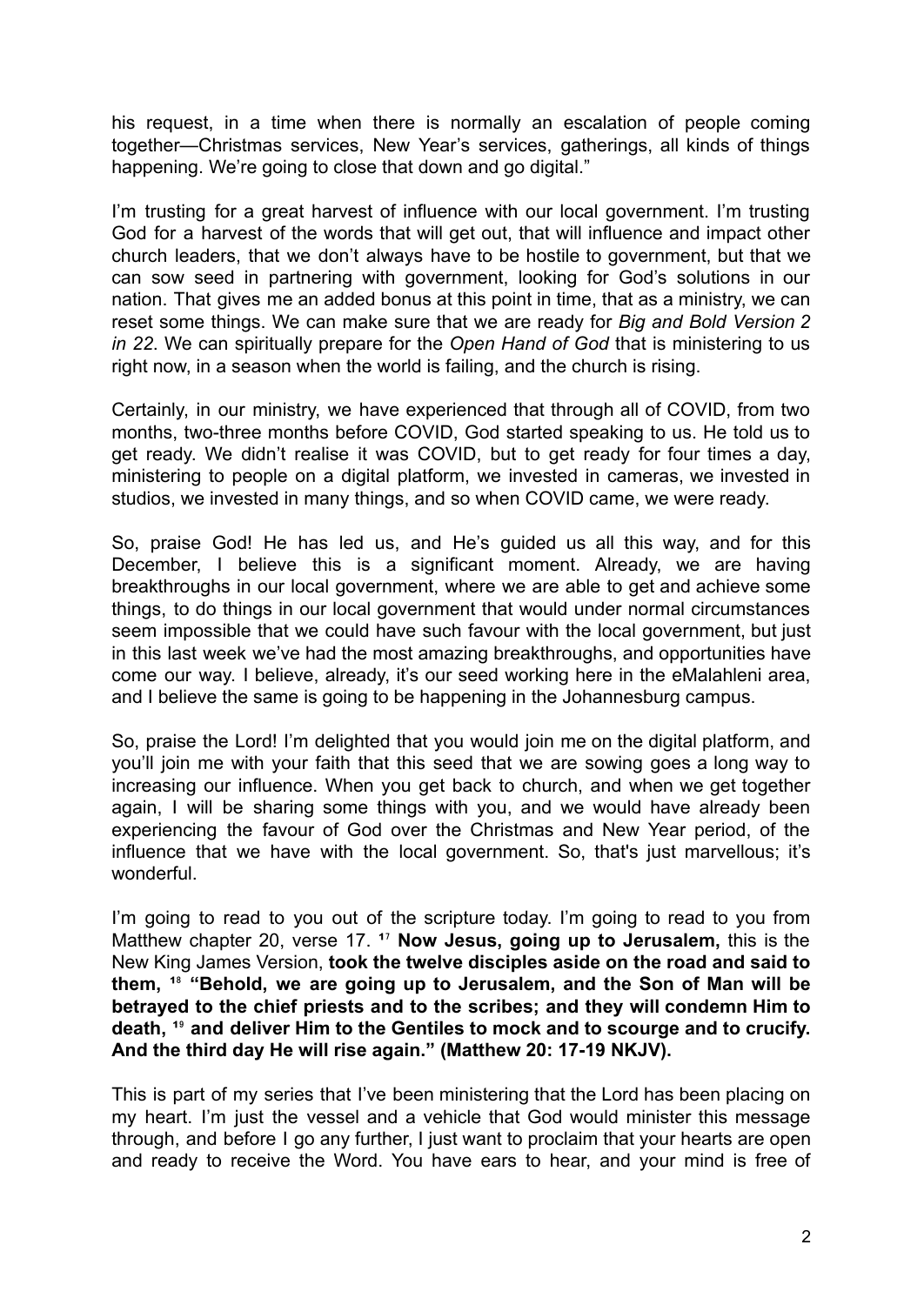distractions. Right now, where you are watching and receiving this message, I pray that it's not distractions that will keep taking you away from the message, that you will remain focused and listen to what God is saying because truly this is meat and drink for your life. These are the things that change your life.

It's an interesting thing that Jesus is walking on the road to Jerusalem, and He takes them on the side of the road, and He has this very significant conversation with them, and He says, "I'm going to die, and it's going to start with the Hebrew people. They're going to hand Me over to the gentiles to crucify Me, but on the third day, I will rise again." This is part of the resurrection, the *Power in the Resurrection Life of Jesus Christ.*

I want you to note something; that in this instance, He's already proclaiming, and He's speaking ahead of time, the thing that will happen. He will be put to death, but on the third day, He will rise again. That is a most incredible phenomenon in human history, ever in the universe. That God Himself would choose to have a human vessel to live in so that He can die, in the human vessel, illegally and that He could save all of mankind.

I want you to notice what happens and permit me to teach you on this for a moment. **<sup>20</sup> Then the mother of Zebedee's sons came to Him with her sons, kneeling down and asking something from Him. <sup>21</sup> And He said to her, "What do you wish?" She said to Him, "Grant that these two sons of mine may sit on Your right hand and the other on the left, in Your kingdom." <sup>22</sup> But Jesus answered and said, "You do not know what you ask. Are you able to drink the cup that I am about to drink, and be baptized with the baptism that I am baptized with?" They said to Him, "We are able." (Matthew 20:20-22 NKJV).**

Before I go into the rest of the scripture, I want you to notice what's happening here. Jesus is confiding in His disciples, and He's telling them about the most significant event that is about to happen in the history of mankind. I want to say in the universe since Adam gave up his authority on the earth. That Jesus is about to die and that He is about to be raised from the dead. It's interesting that in this most significant time, there are people who are very close to Jesus, and all they are concerned about is that they get the highest level of honour in the Kingdom. Not knowing what that kingdom is going to look like, presuming that that kingdom is going to be a kingdom on the earth.

So, this mother comes and asks if her sons can sit on His right hand and on His left hand, meaning they will occupy the highest honour. They will occupy those places of highest privilege and highest status in the kingdom of God that was about to be established through Jesus. She and they are thinking that the kingdom is about to overthrow the Roman empire—that the kingdom is about to be something that is natural and that they are about to have their opportunity at rulership in the earth.

We are confronted with everything that Jesus says. We are confronted, where you can look at words that He says and apply them to our lives. We can say, "I choose to see how I can benefit from His words naturally, and I can try and position myself to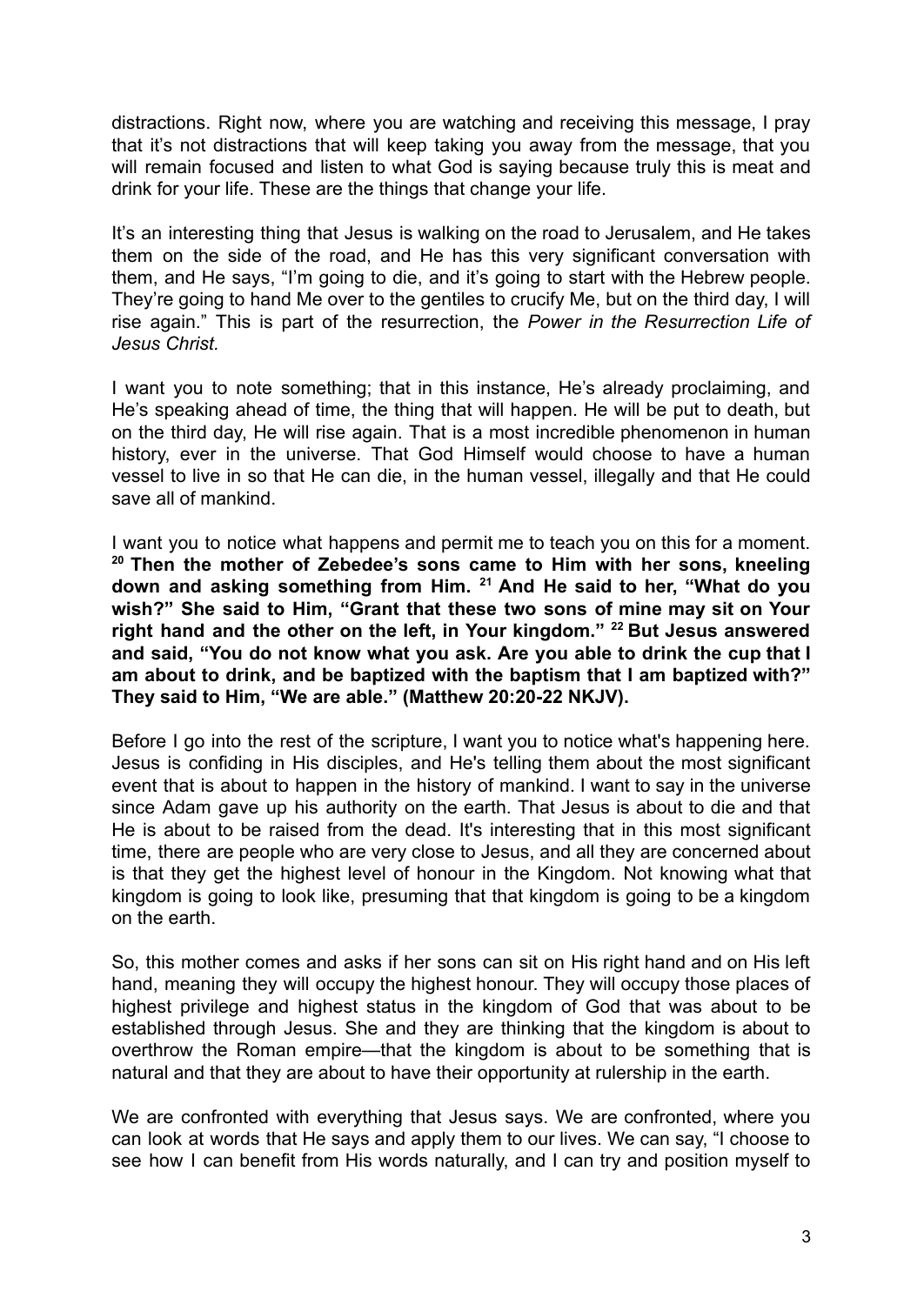get the most out of His words, as I understand them. To get most out of them naturally."

God is not requiring that of us. He's not asking us to position ourselves. He's not asking us to promote ourselves. Neither is He asking us to try and have insight into what might be happening in the kingdom of God next. He answers them in a very spiritual way, and He says, "Are you able to drink this cup and be baptised into the baptism that I'm about to be" and they said, "We are able," and notice His response. **<sup>23</sup> So He said to them, "You will indeed drink My cup, and be baptized with the baptism that I am baptized with; but to sit on My right hand and on My left is not Mine to give, but** *it is for those* **for whom it is prepared by My Father." (Matthew 20:23 NKJV).**

I am going to keep reading this passage of scripture in a minute. Jesus answers them with an eternal response because He knows that eternally His Kingdom is going to be Him sitting on the right hand of the Father. There is no one that could sit on His left hand. Whatever is on His right hand and beyond that is always going to be up to the Father, not up to the Son. They think that it's a natural kingdom He is talking about—He's always talking about a spiritual kingdom.

I want to address this other component of what He says here. He says, **²²You do not know what you ask. Are you able to drink the cup that I am about to drink, and be baptized with the baptism that I am baptized with?"** And they say, "I am able. We are able." And He says, "**²³ You will indeed drink My cup, and be baptized with the baptism that I am baptized with; (Matthew 20:22-23 NKJV).**

Here is the point of our Christian being and the resurrection, the death and the resurrection of Jesus Christ. When you receive Jesus into your life and ask Him to become the Lord and Savior of your life, two things happen to you. First, you identify with Him as Lord, and then you identify with Him as Savior—when you identify with Him as Lord and Savior, you immediately drink the cup. You drink of the knowledge that He is the One that died, He is the One that has been raised again by God, the Father. You drink that, and that is why the Bible says when you take communion, you drink of My cup, and you eat of My flesh. You remember Me in the Lord's death until I come again.

That's why we have communion. We continue to remember that we are baptised into His body and receive life from His body. So, that's why people get baptised in water. I don't want to go into the whole teaching of baptism right now. The whole reason for us baptising people in water is because we identify with Him in His death as people go under the water. It's just a symbol, but it's a very powerful obedience. It's a symbol of baptism into His death and a baptism into the resurrection. As you come up out of the water, you recognise Him in resurrection life.

When He came into the resurrection life, He received a whole new status. He received a new body that He could live in. He received a new authority and new power. And so, it is when we get baptised in water. If you have the faith and you understand the power of that baptism, you can say, "I take all of my habits, all of my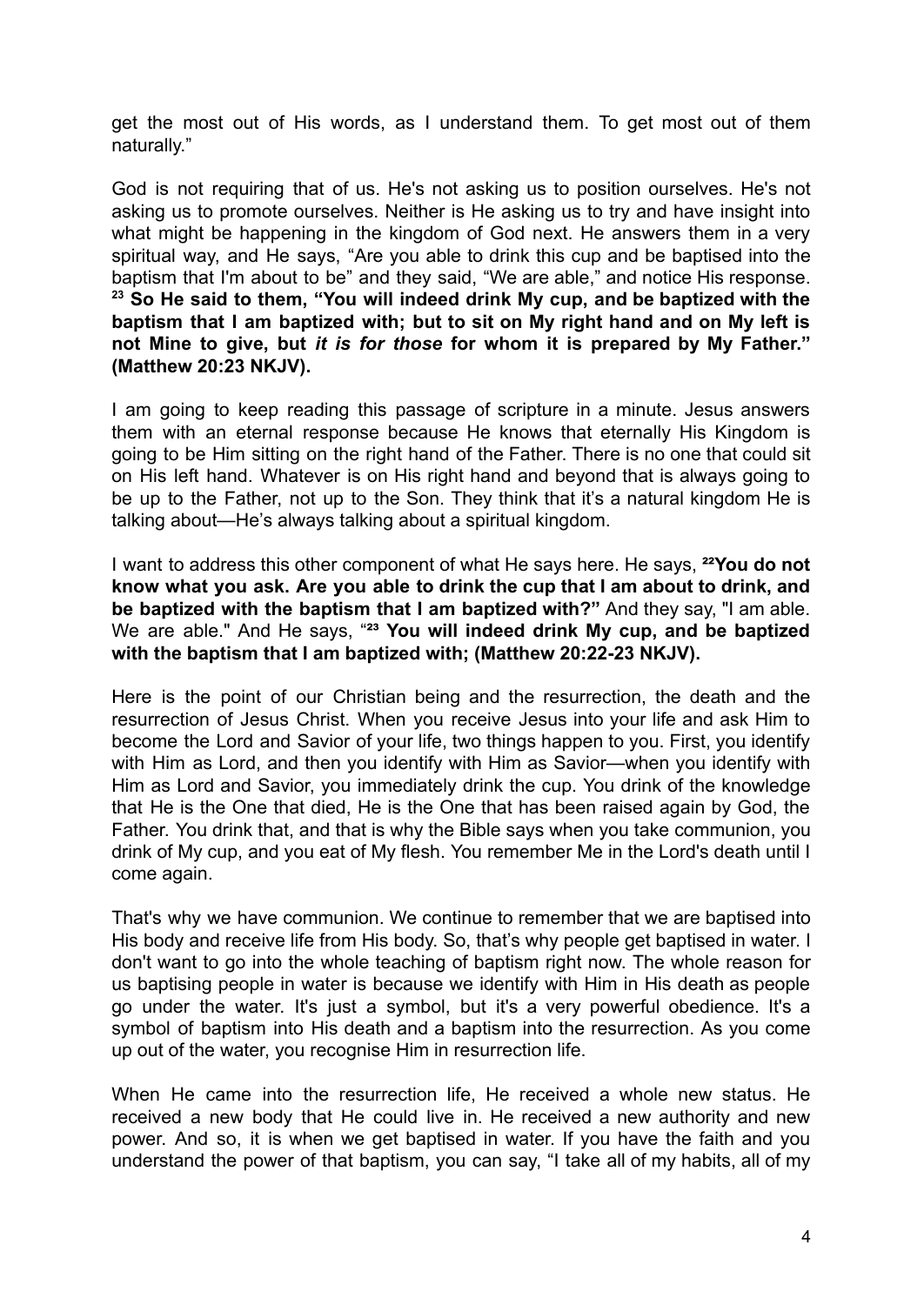patterns, all of the bad things that I've done in my life, and I bury them with Jesus. Then when I'm resurrected again, and I come up out of the water, and I'm resurrected, I identify with the freedom that death and all of the death patterns, and all of the things that were in my body no longer can control me. No longer do they own me. No longer do I have no power over them. In fact, I have all the power over all of the things that my body has tried to keep a hold on and keep me down."

It's a very powerful moment when we do this, and we are going to start off in the new year. We are going to start off by having a baptism service. We are going to set a date, and we are going to do some teaching in the leading and the inspiration of the Holy Spirit. We are going to have a wonderful God-ordained supernatural opportunity for God to come in amongst us, and we are going to do a baptism service. We are going to find a way and an opportunity for people who have even been baptised before after we have done teaching on the death and resurrection and the power of the resurrected life of Christ. We are going to find a way that even people that have been baptised in water before may want to be baptised again as an identity and a symbol of saying, "I died with Christ, and I am resurrected with Him, and I live a new life, and I live in a new Kingdom and in a new authority."

I want to just bring it back to the human side of things. Verse 24, **<sup>24</sup> And when the ten** disciples **heard** *it,* **they were greatly displeased with the two brothers. <sup>25</sup> But Jesus called them to** *Himself* **- (Matt 20:24 NKJV)**. So, obviously, there is a bit of politics on here now, in the twelve disciples, because two of them got their mother involved, and the mother came, and she asked Jesus a favour, can they sit at your right hand and the left hand? And there is politics.

Shocking. Politics in church? Listen, where there is more than one person anywhere in the world, there is going to be politics. It is just the way it is. One person wants to do one thing, and the other person wants to do another thing, and wherever their agendas don't meet, they are going to try and make their agenda work for themselves as best as possible. Otherwise known as politicking, and it is a very basic level. I have an agenda. I want you to listen and do my agenda. You want me to do your agenda. So, we have a debate. We have a conversation. We see if we can get a compromise - politics.

Jesus doesn't allow it. He calls all of the disciples to Himself, and He says, **"You know that the rulers of the Gentiles lord it over them,** the people, so governments, kings**,** all nations, Gentiles lord it over them, **and those who are great exercise authority over them. <sup>26</sup>Yet it shall not be so among you;** in other words, stop this nonsense of who is going to be the head, who is going to be the people with the highest status, with the most authority, with the best position. Stop this nonsense. It shall not be like that among you. **<sup>26</sup> Yet it shall not be so among you; but whoever desires to become great among you,** do you want to be great? **Let him be your servant.** In other words, if you want to be great in the Kingdom of God, be a servant.

Serving in the Kingdom of God makes you great, not position and status. **<sup>27</sup> And whoever desires to be first among you, let him be your slave—**Right there and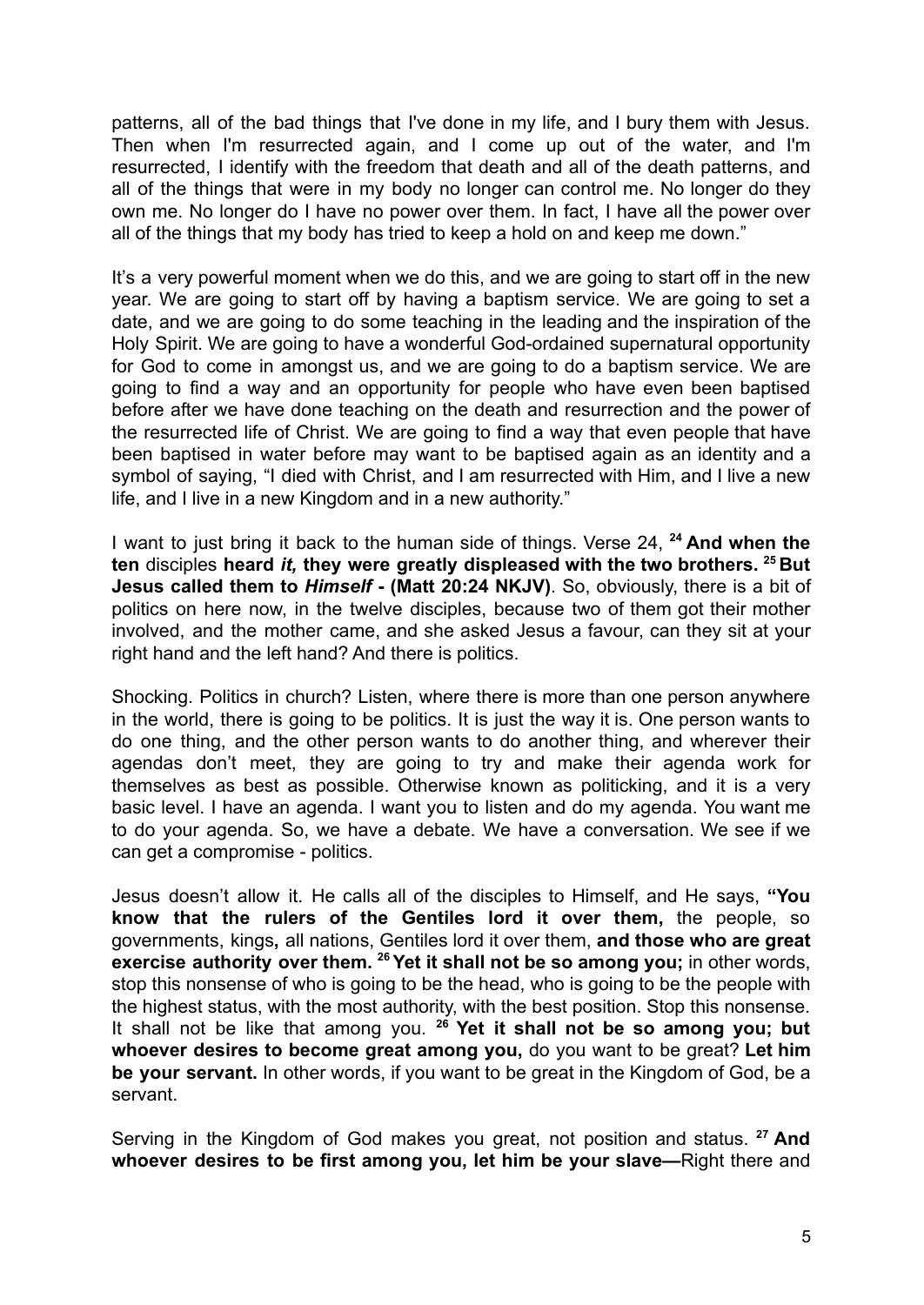then Jesus is doing two things. The two sons that came and said, "Can we be at your right or be at your left?" He is teaching them, and He is telling them, "If you want something from my Father. I can't give you a position, but if you're wanting from my Father, you must serve your brothers. These ten brothers that you tried to get the jump on, to say we want the best position, now I'm telling you, serve them. Be a slave to them. If you want that position so badly, be a slave to them. As it were, serve them so completely that you almost are like a slave to them."

To the other ten that were most displeased and unhappy with what this politicking had done, He's putting them in the proper order too. Okay, you don't want them to get the position, be a servant to them, and be a slave as it were to each other because the world will never operate that way. The world, the gentiles, the rulers, those who exercise authority, their whole deal is to make the most out of every advantage and use whatever power you can get. Whatever authority you have, use people's resources to make you wealthy, govern people and lord it over them and use your power over them.

Now, finally, I close with this last verse that says, in verse 28. **<sup>28</sup>** *just as the Son of Man did not come to be served,* disciples, I did not come here for you to serve me. I came here, and you have come to be My disciples so that I can teach you. I did not ask you to come and serve Me. I invited you so that I can come and teach you **<sup>28</sup>** *just as the Son of Man did not come to be served but to serve,* so He came to show His disciples, and all of humanity, the will of the Father. He loved them. He came to heal them. He came to feed them. He came to give them life. He came to teach them and show them the true way of the Father, which is not to be found in church buildings, in synagogues and ceremonial things. It's in relationship. It's in personal deep, intimate relationship. That's what He came to serve them with. And so, He says **<sup>28</sup> just as the Son of Man did not come to be served, but to serve, and to give His life a ransom for many." (Matt 20:24-28 NKJV)***.*

That is the ultimate you can give, to give your life. In the case of Jesus, He gave His life, He gave His human life so that He could pay the ransom, that all humanity could be free from the control of all of the forces, all of the darkness, all of the evil forces that want to dominate mankind, control mankind through governments, through ideologies, through economics, through abuse. Through many, many things that are unfortunately there for us to see in our modern-day society through all kinds of networks, devices and television. We see images, and we hear stories all day of governmental abuses, economic abuses, substance abuses, just brutal violent, cruel things that happen to people. That is not the will of God. Jesus did not come to make that happen on the earth; He came to save the earth from that.

Here is the key thing; We as the church are the ones that need to bring salvation to those people. How? We need to serve like Jesus served. We need to come and bring the *Resurrected Power,* the life of Christ that is in us. We need to bring it to people. We need to be prepared to die to ourselves and become servants, slaves as it were, to everyone around us so that we can bring life to the many that require life.